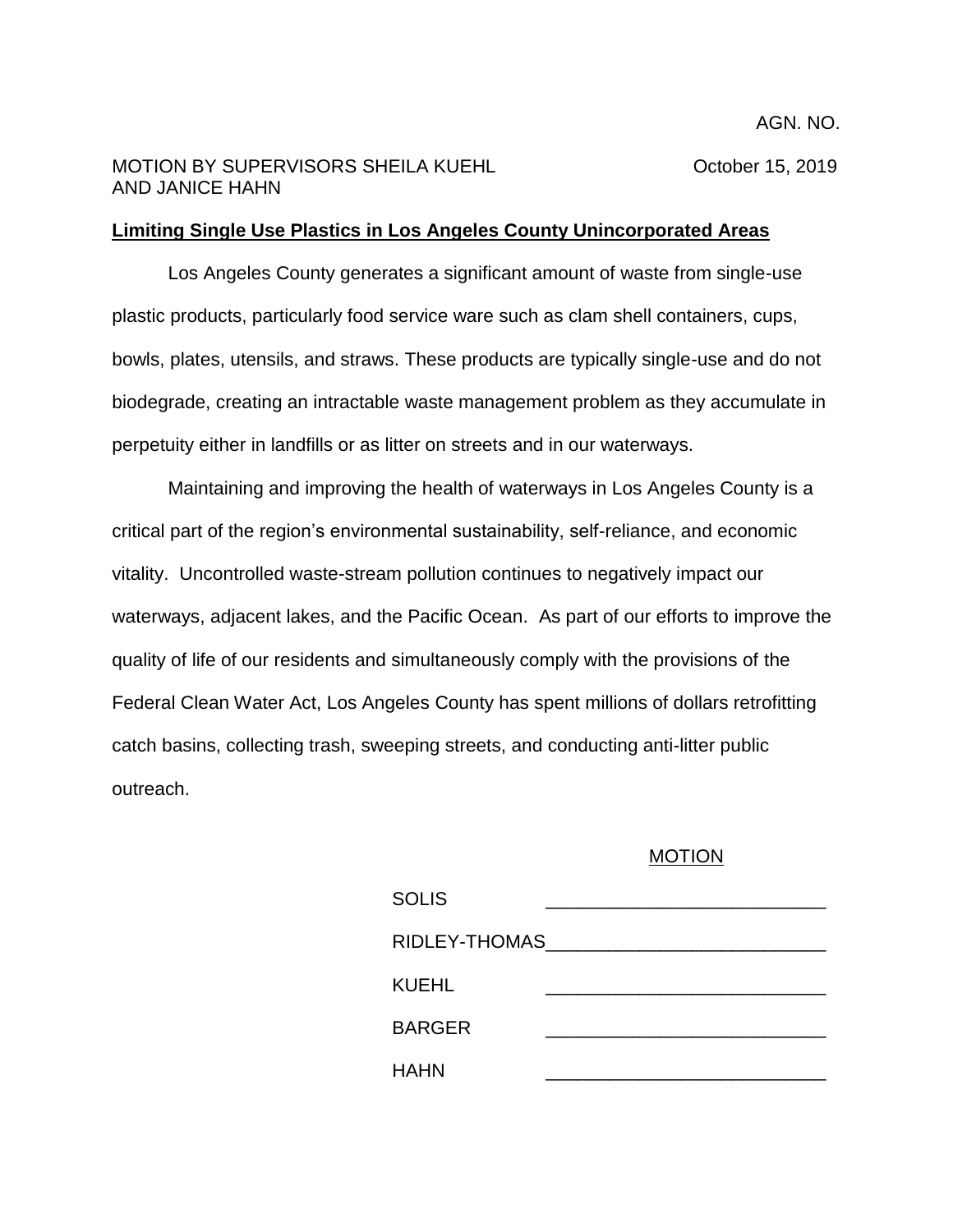At the same time, disruptions to recycling markets, particularly China's "National Sword" policy, have made it increasingly difficult to recycle plastic waste. Before China's policy changed, the US exported approximately 70% of our total plastic waste to China. Since the advent of the "National Sword" policy, that amount has dropped by about half. In response, some communities have abandoned their recycling programs entirely, while several jurisdictions in California report having to start *paying for* the processing of recyclables, as opposed to historically being able to *charge* processors for this material. These policy changes have heightened the need to "source reduce" waste – i.e., to reduce the generation of certain product categories - and to ensure that materials that are sent to recyclers have a market value.

The harm that plastic waste causes to the environment and to wildlife in particular is now well-documented and frequently reported upon in the media. According to some estimates, approximately 8 million metric tons of plastic enter the ocean each year, making up as much as 60-80% of marine debris. Research has shown that about 50% of sea turtles and 60% of seabirds have ingested plastic, and that plastic kills up to a million seabirds annually. Based on current flows, one study estimated that by 2050 there would be more plastic in the ocean than fish.

Furthermore, there is a burgeoning body of research showing the ubiquity of plastic accumulation even within the food and beverages consumed by people. A recent study estimated that people may ingest upwards of hundreds of thousands of microplastic particles each year in their food, water, and air. Microplastics have been discovered in a range of food and beverages, including bottled water, beer, salt,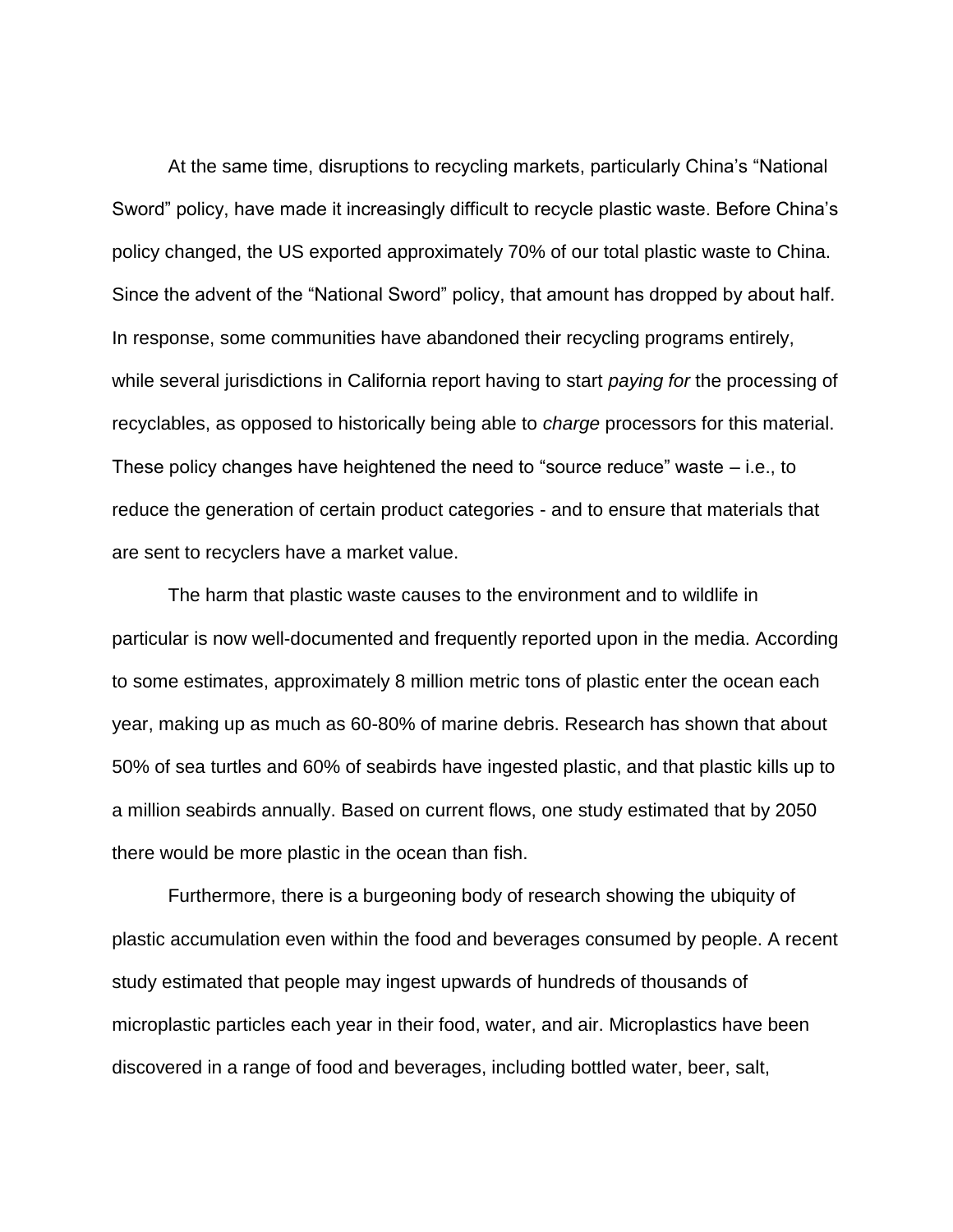seafood, and honey. As a relatively novel problem, little is known about the actual health impacts of this exposure, but researchers have raised concerns about a variety of potential impacts, particularly to the immune system.

For the above cited reasons, the recently adopted OurCounty Sustainability Plan includes, as a short-term priority, Action 107, to "phase out single-use plastics, including in County contracts and facilities." The plan also sets as one of its 12 goals a "fossil-fuel free" LA County and sets a target of carbon neutrality for the region in accordance with the Paris Agreement, which the Board also adopted. It has been estimated that about 8% of the world's oil production is used to make plastic, and that that figure is projected to rise to about 20% by 2050. Reducing our use of plastic products would therefore support a transition away from fossil fuels.

Due to policy and economic shifts in recycling as well as technical factors, there is significant variation in the overall environmental and economic impact of different materials used to make single-use food service ware. For instance, Expanded Polystyrene (EPS) is rarely recycled due to market factors, and may, in fact, contaminate otherwise recoverable waste streams. As a lightweight, friable material, EPS products can also easily escape trash receptacles and/or crumble into smaller, often microscopic pieces that are difficult to manage and capture.

Because of the unique challenges posed by EPS products, in 2010, the County of Los Angeles banned the use of expanded polystyrene (EPS) food containers in County operations and directed the County of Los Angeles Department of Public Works to explore the viability of banning EPS single-use plastic food service ware containers in unincorporated Los Angeles County, which resulted in a November 2011 report. In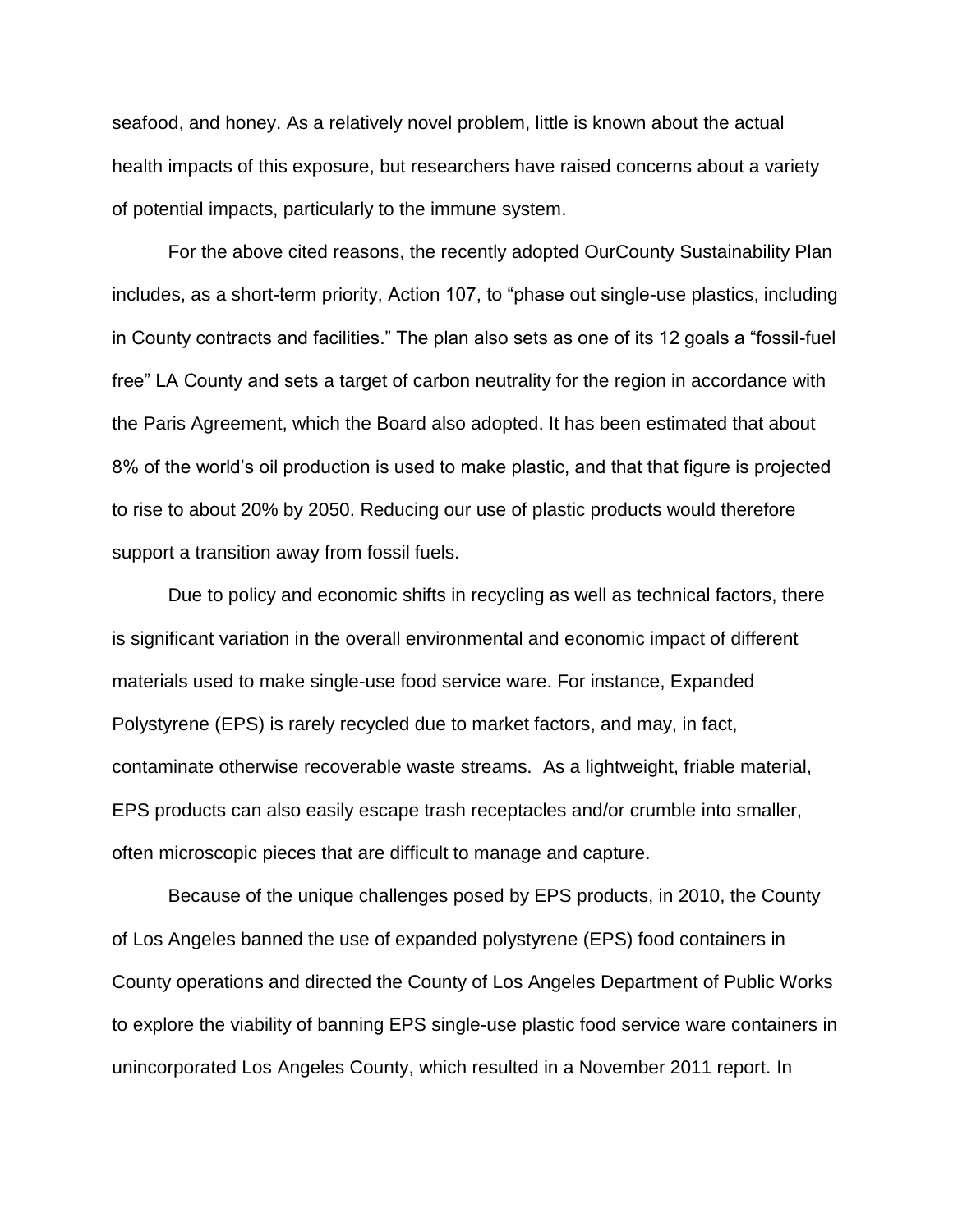2017, the Department of Public Works, at the direction of the Board of Supervisors, undertook outreach and a stakeholder engagement process to update the 2011 report and explore the feasibility of banning all polystyrene, including EPS food service ware containers in the unincorporated areas of Los Angeles County. The product of that effort is the Department of Public Works' January 11, 2018 *Polystyrene Food Service Ware – Update and Expand November 2011 Report (the "2018 Polystyrene Food Service Ware Report").*

While the report notes that non-EPS alternative products remain more costly than EPS, the report also notes that costs have declined in recent years. Costs are expected to further decrease as alternatives become more widely used. Because these cost differentials are on the order of a few cents per meal order, businesses could likely pass these costs on to customers without unduly burdening them. Ideally, customers will also shift to using reusable products when practical.

Regardless, these costs must be weighed against the negative impacts to municipalities and recyclers that must deal with the end waste product both as litter and now as a non-recoverable material, as well as the not-fully-quantified but very serious costs to the environment and ecosystems, and to the health of our communities.

Over one hundred municipalities in California, including Santa Monica, Calabasas, Culver City, Hermosa Beach, Malibu, Manhattan Beach, Pasadena, South Pasadena, West Hollywood, and Long Beach have adopted ordinances prohibiting or restricting the use of single use plastics, often targeting EPS and/or polystyrene food and beverage containers.

As a result of the changes in the recycling market that now make certain plastic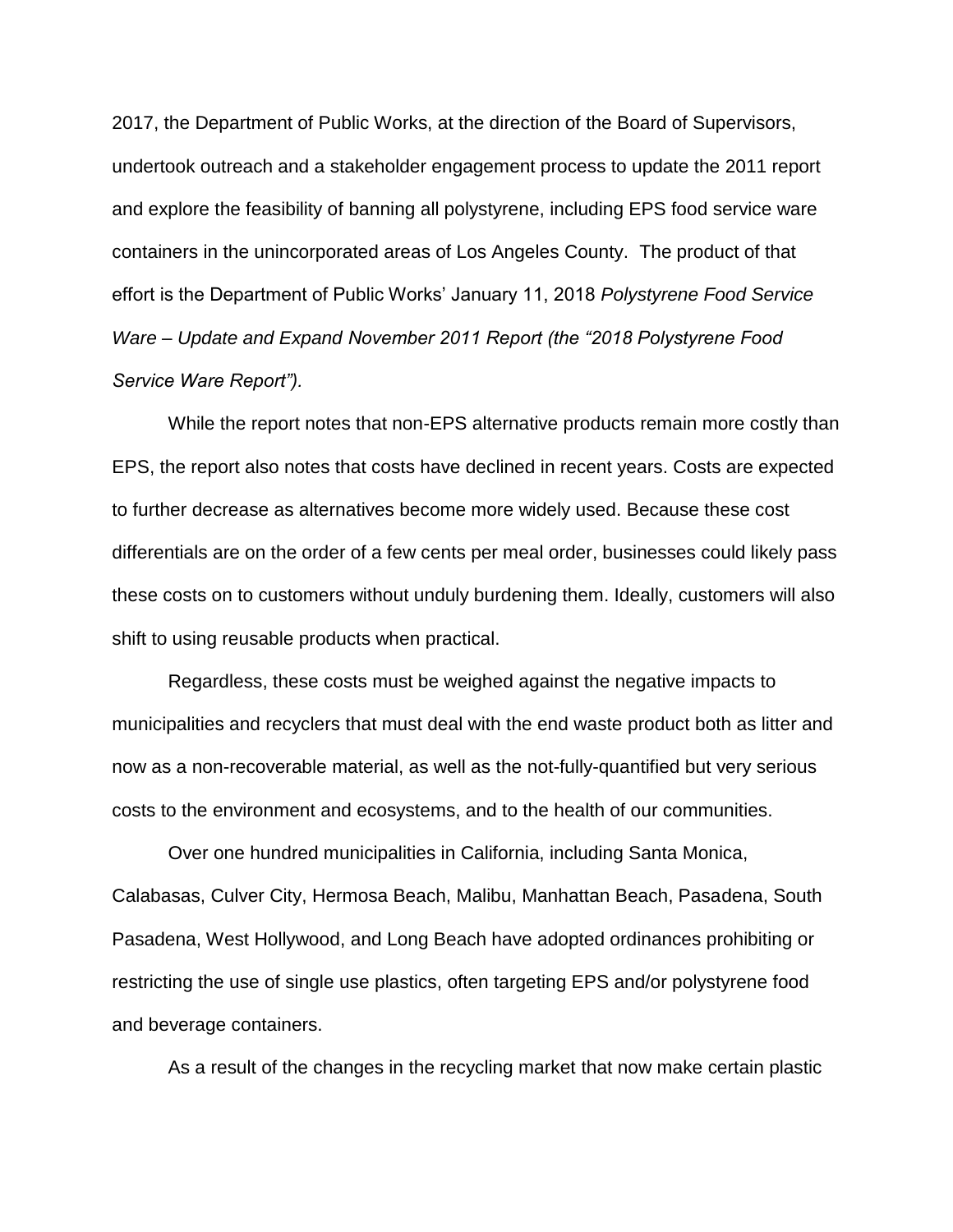products unrecyclable for all practical purposes, and the continuing impacts of plastic pollution on our urban and aquatic environments and our food chain, it is appropriate to advance an ordinance to limit the use of these materials, particularly for single-use applications, where their existence as waste and litter far outlasts their life as a useful product.

**WE, THEREFORE, MOVE** that the Board of Supervisors direct the Chief Sustainability Office, in coordination with the Department of Public Works, the Department of Public Health, County Counsel, and the Department of Consumer and Business Affairs, to complete the following tasks:

1. Contract with researchers at UCLA's Luskin Center to complete within three months a report addressing management of single use plastic food service ware waste in Los Angeles County. The contract should be for an amount not to exceed \$50,000. Specifically, the report should include but not be limited to analysis of the following:

a. The prevalence of single-use plastics in the waste stream and recycling facilities throughout Los Angeles County, including the extent to which plastics are currently being recycled and successfully marketed, and a summary of existing litter inventory data;

b. A market analysis of recyclable materials, particularly plastics, originating from Los Angeles County, the technical and economic barriers within the supply chain for recycled plastics, and how these markets have changed over the last decade;

c. Comparison of impacts related to the use of various single use material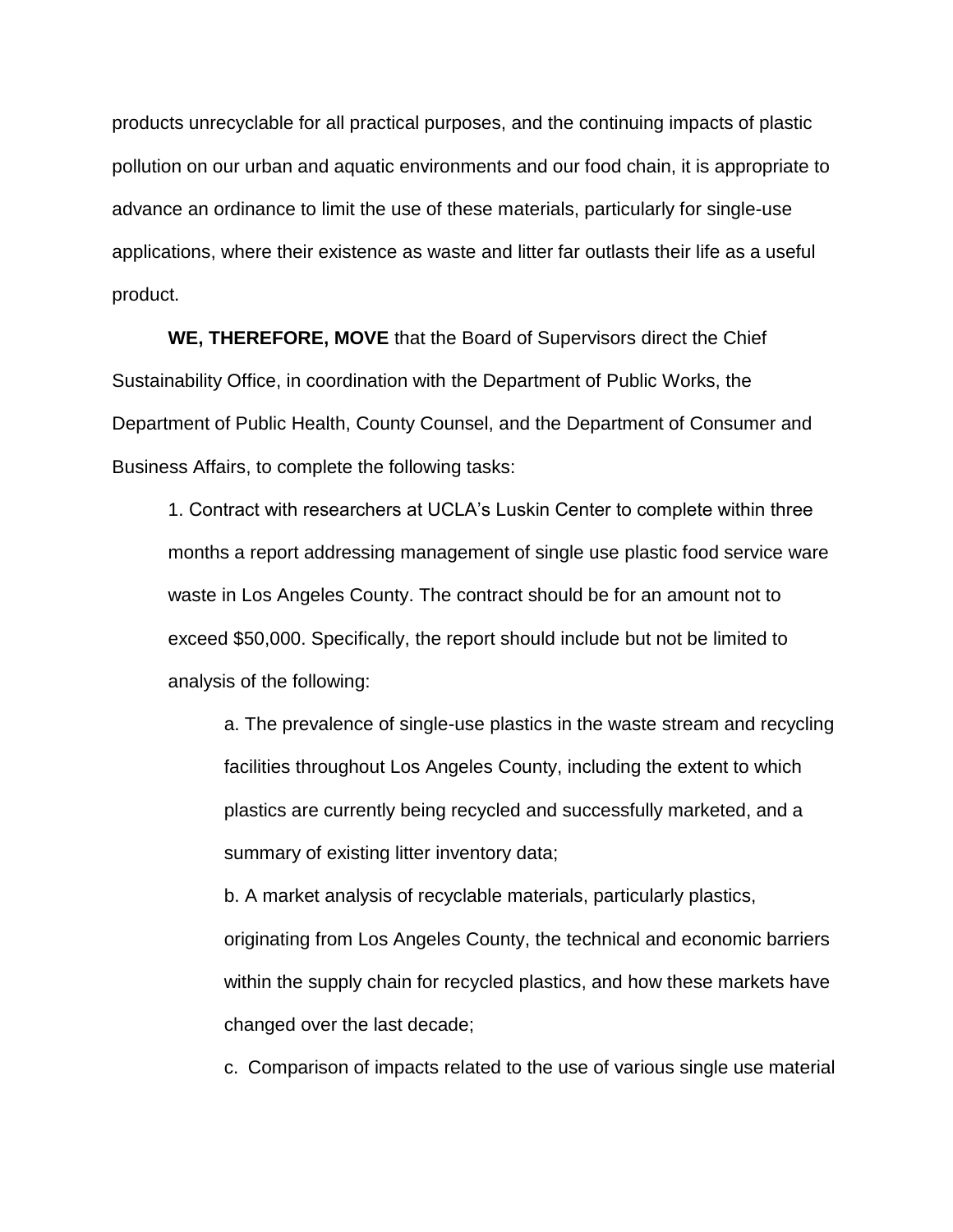alternatives, including different plastic resin types and compostable materials;

- d. Challenges and opportunities related to consumer use of reusable containers; and
- e. Economic impacts to businesses of plastic and plastic alternatives for single use food service ware.

2. Within five months of adoption of this motion, engage stakeholders and use results of the study to draft a recommended ordinance for consideration by the Board of Supervisors that would reduce the use of single-use plastics in the unincorporated portions of Los Angeles County, including, but not limited to, reducing and/or eliminating the use of single-use plastic food service ware, and ensuring that materials used for disposable products are recyclable or compostable. Stakeholders should include, but not be limited to, representatives of the waste management industry, the restaurant industry, plastics industry associations, compostable and recyclable food service ware manufacturers, nonprofit organizations including environmental and public health organizations, academia, labor, other municipalities, affected businesses, and local residents. The ordinance should consider the following:

a. Prioritize source reduction, particularly for materials that are not effectively recycled within Los Angeles County;

b. Promote the use of reusables as alternatives to single use disposable food service ware.

c. Establish definitions for "recyclable" and "compostable" materials.